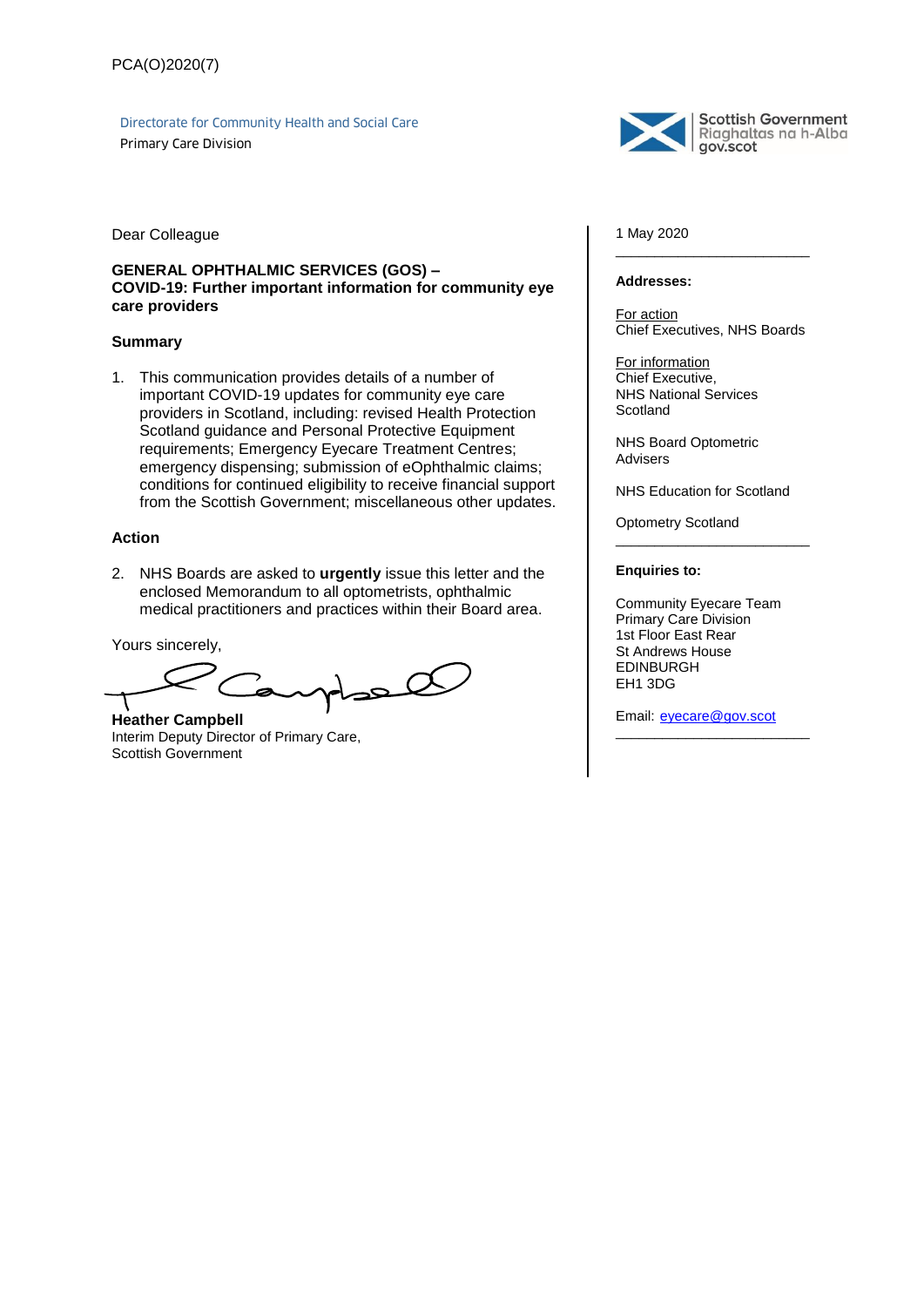# **MEMORANDUM TO NHS: PCA(O)2020(7)**

# **Summary**

- 1. This Memorandum provides a further important update to all community optometry practices and staff regarding the provision of emergency and essential eye care services during the COVID-19 pandemic.
- 2. It includes information on:
	- Revised Health Protection Scotland COVID-19 guidance and Personal Protective Equipment requirements;
	- Emergency Eyecare Treatment Centres;
	- Emergency dispensing: general rules and issuing/claiming of optical vouchers;
	- Submission of payment claims via the eOphthalmic system;
	- Conditions for continued eligibility to receive financial support from the Scottish Government;
	- Responsibility to provide accurate email addresses and the regular checking of inboxes for information issued by Health Boards;
	- Eligibility of some furloughed optometrists to provide services within an Emergency Eyecare Treatment Centre;
	- Indemnity cover for optometrists working in Emergency Eyecare Treatment Centres;
	- COVID-19 testing for key workers;
	- Medical examination reports for renewal of bus or lorry driver licences;
	- Emergency Care Summary system access for optometrists providing emergency eye care;
	- Minor Ailment Service extension and postponement of Pharmacy First Scotland;
	- Health and wellbeing support;
	- Mandatory training reminder for General Ophthalmic Services practitioners.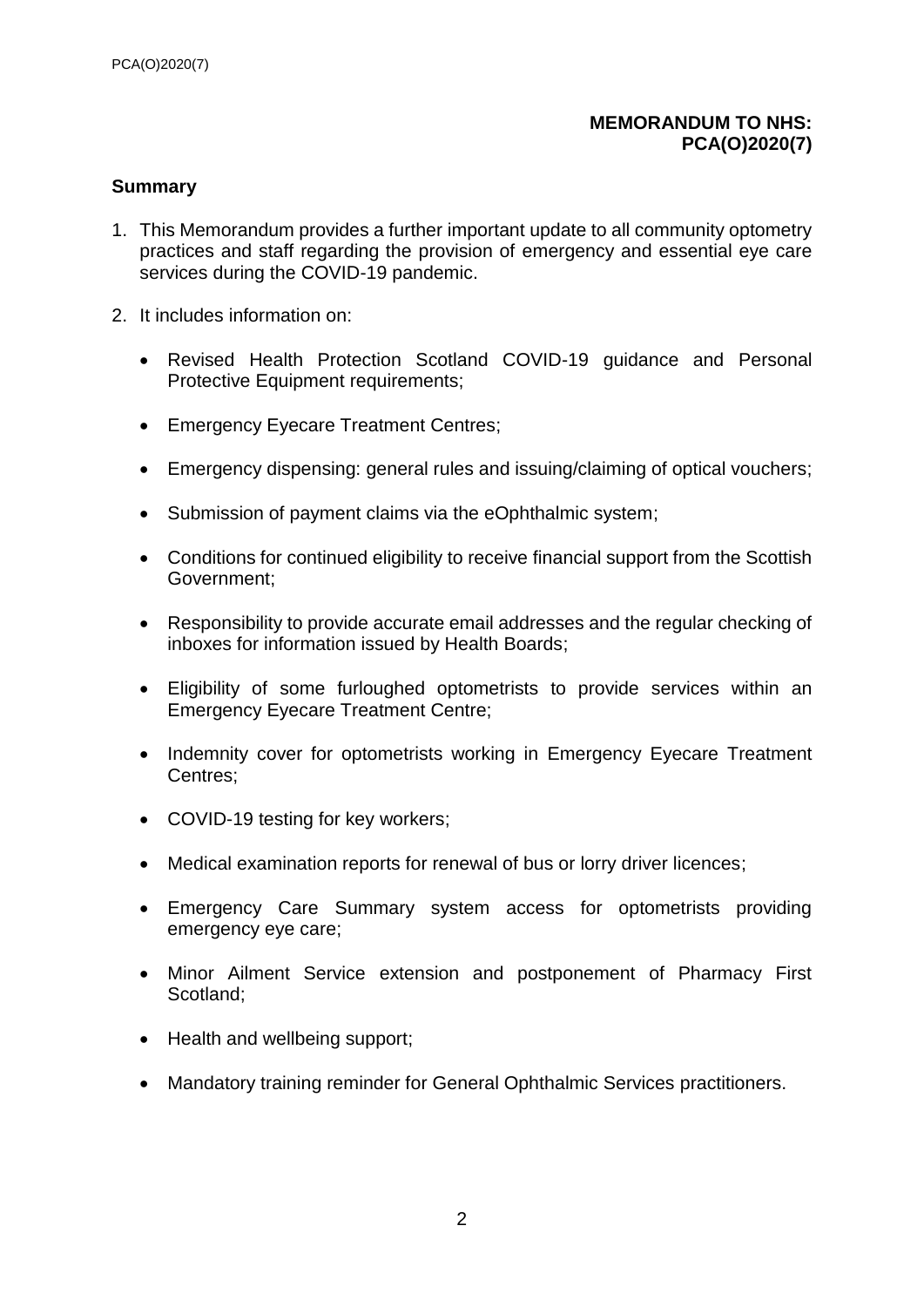# Revised Health Protection Scotland (HPS) COVID-19 guidance and Personal Protective Equipment (PPE) requirements

- 3. The HPS COVID-19 guidance for community optometry is now included within its overall primary care guidance: [https://www.hps.scot.nhs.uk/web-resources-container/covid-19-guidance-for](https://www.hps.scot.nhs.uk/web-resources-container/covid-19-guidance-for-primary-care/)[primary-care/.](https://www.hps.scot.nhs.uk/web-resources-container/covid-19-guidance-for-primary-care/)
- 4. The HPS guidance and latest guidance issued by the [College of Optometrists](https://www.college-optometrists.org/the-college/media-hub/news-listing/coronavirus-2019-advice-for-optometrists.html) set out the latest PPE requirements for practitioners. Where a practitioner is unable to maintain at least a two metre distance at all times with a patient, the following appropriate PPE **must** be donned: single use disposable aprons and gloves, and a fluid-resistant (type IIR) surgical mask which can be worn for a whole session rather than changed for each patient, unless the mask becomes soiled, damaged or uncomfortable. A plastic breath shield must be attached to the slit lamp and disinfected between patients. Practitioners are advised to avoid speaking whilst at the slit lamp. In addition, where practitioners have access to a face shield or visor, they may wish to consider using it.

# Emergency Eyecare Treatment Centres (EETC)

- 5. As set out in [PCA\(O\)2020\(6\),](http://www.sehd.scot.nhs.uk/pca/PCA(O)(2020)06.pdf) in order to reduce the risk to patients and optometry practice staff from COVID-19, designated EETCs have been established in each NHS Board for the provision of face-to-face emergency eye care services to patients who have had a prior telephone triage or consultation with an optometrist, and who have been assessed as not experiencing COVID-19 symptoms. If a patient requires an emergency face-to-face appointment but is suspected of having COVID-19 symptoms, guidance must be sought from the Hospital Eye Service.
- 6. **In line with [national guidelines,](https://www.gov.scot/coronavirus-covid-19/) until further notice a practice which is not an EETC must not undertake face-to-face consultations with patients beyond that required for emergency dispensing, even if the practice has appropriate PPE.**
- 7. A National Eye Health Framework to support the implementation of EETCs has been developed by EyeHealth Scotland in collaboration with NHS Boards, the Scottish Government, Optometry Scotland and RNIB Scotland. Each EETC has also been provided with an initial supply of appropriate PPE.
- 8. Optometrists referring a patient to an EETC must do so following the relevant NHS Board's local EETC pathway and protocol which have been separately communicated to practitioners and practices. This is particularly important as the nearest EETC to the patient's location may be in a different NHS Board to the referring community optometry practice. Practitioners are reminded that patient confidential information must only be exchanged via secure email (e.g. NHS Mail).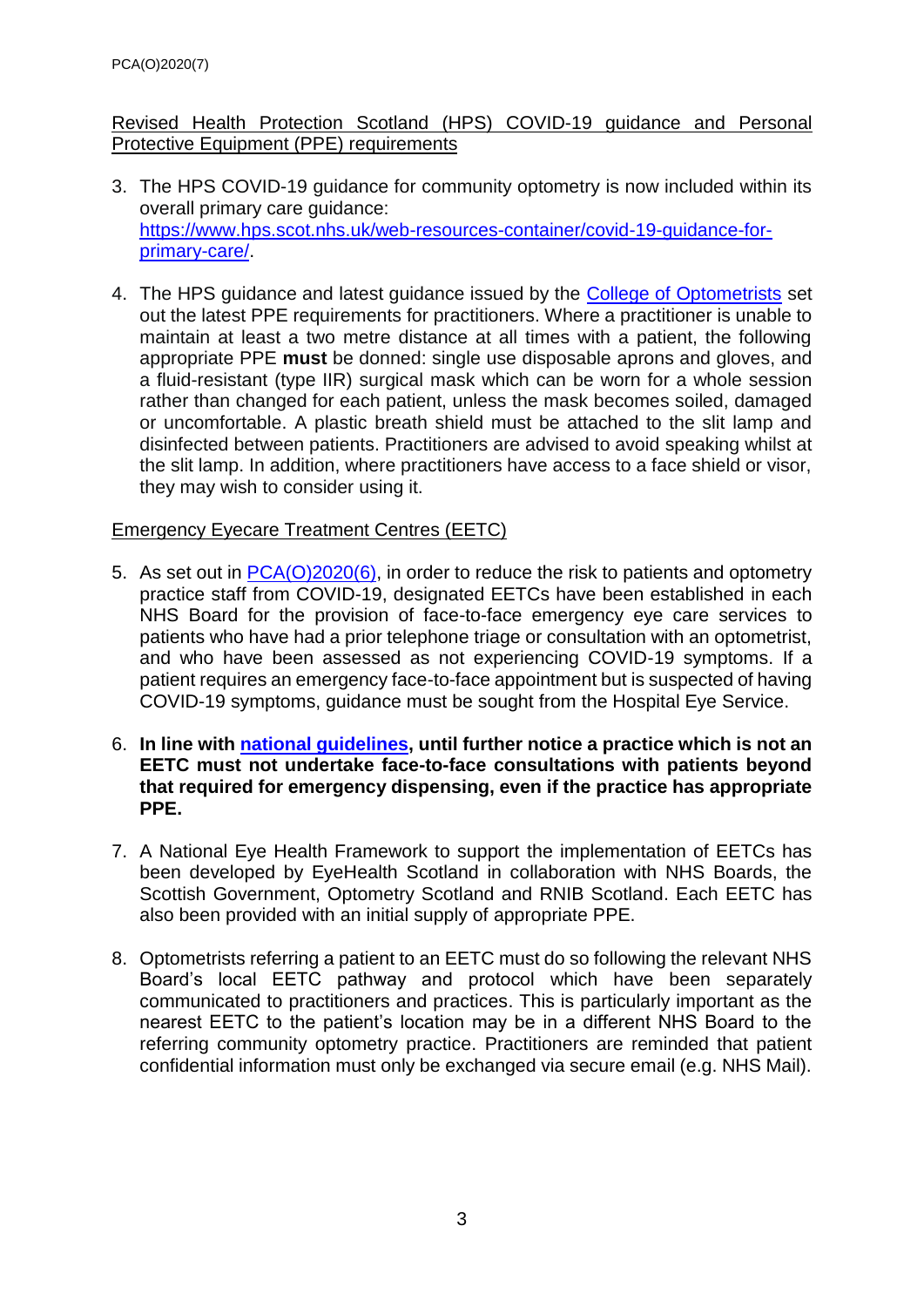9. An up-to-date list of EETCs can be found on the Practitioner and Counter Fraud Services (P&CFS) ophthalmic COVID-19 webpage: [https://nhsnss.org/services/practitioner/ophthalmic/ophthalmic-covid-19-update/.](https://nhsnss.org/services/practitioner/ophthalmic/ophthalmic-covid-19-update/) Any changes to the details on that list must be communicated as soon as possible to the relevant NHS Board.

### Emergency dispensing: General rules and issuing/claiming of optical vouchers

## *General rules for emergency dispensing*

- 10.As set out in [PCA\(O\)2020\(5\),](http://www.sehd.scot.nhs.uk/pca/PCA2020(O)05.pdf) emergency dispensing should **only** take place in instances where delaying the provision of spectacles would be detrimental to a patient's sight or wellbeing, or where key workers have lost or broken their spectacles. **Refractions should not be undertaken as part of an emergency dispense**. In deciding whether to undertake emergency dispensing, a practice should discuss with the patient all alternative options that may be possible e.g. temporary repairs.
- 11.It should be possible to conduct most emergency dispenses whilst maintaining a distance of at least two metres at all times between the patient and practitioner. However, where this is not possible the practitioner **must** don the appropriate PPE as specified at that time in the HPS guidance.

### *Issuing and claiming of optical vouchers for emergency dispensing*

- 12.For patients under the age of 16, the GOS(S)4 optical voucher process fully supports these emergency measures and will remain in place, subject to the determination of need. However, a number of changes are being introduced for patients aged 16 and over, as follows:
	- Any element of the normal optical voucher system which requires pre-approval from an NHS Board is suspended.
	- Patients who require an emergency dispense and fall within the list of patient categories listed under the 'NHS optical voucher' heading on the [NHS Inform](https://www.nhsinform.scot/care-support-and-rights/nhs-services/ophthalmics/your-entitlements-to-nhs-ophthalmic-services#nhs-optical-voucher)  [ophthalmic webpage](https://www.nhsinform.scot/care-support-and-rights/nhs-services/ophthalmics/your-entitlements-to-nhs-ophthalmic-services#nhs-optical-voucher) will have their entitlement extended in order that a GOS(S)4 voucher can be issued, regardless of when their routine General Ophthalmic Services (GOS) eye examination is due.
- 13.Practitioners are reminded that a GOS(S)4 voucher should only be issued where the full cost of any replacement or repair cannot be met under the terms of any existing warranty, insurance or other arrangement with the supplier or manufacturer of the spectacles. In addition, a GOS(S)4 voucher should only be issued in respect of a full replacement where it is not possible to repair the spectacles.
- 14.Practices will require to utilise a patient's existing prescription in order to facilitate the order. Where the prescription cannot be obtained from the patient, the practice should make all reasonable efforts to obtain this from other sources, including the practice which carried out the original dispense.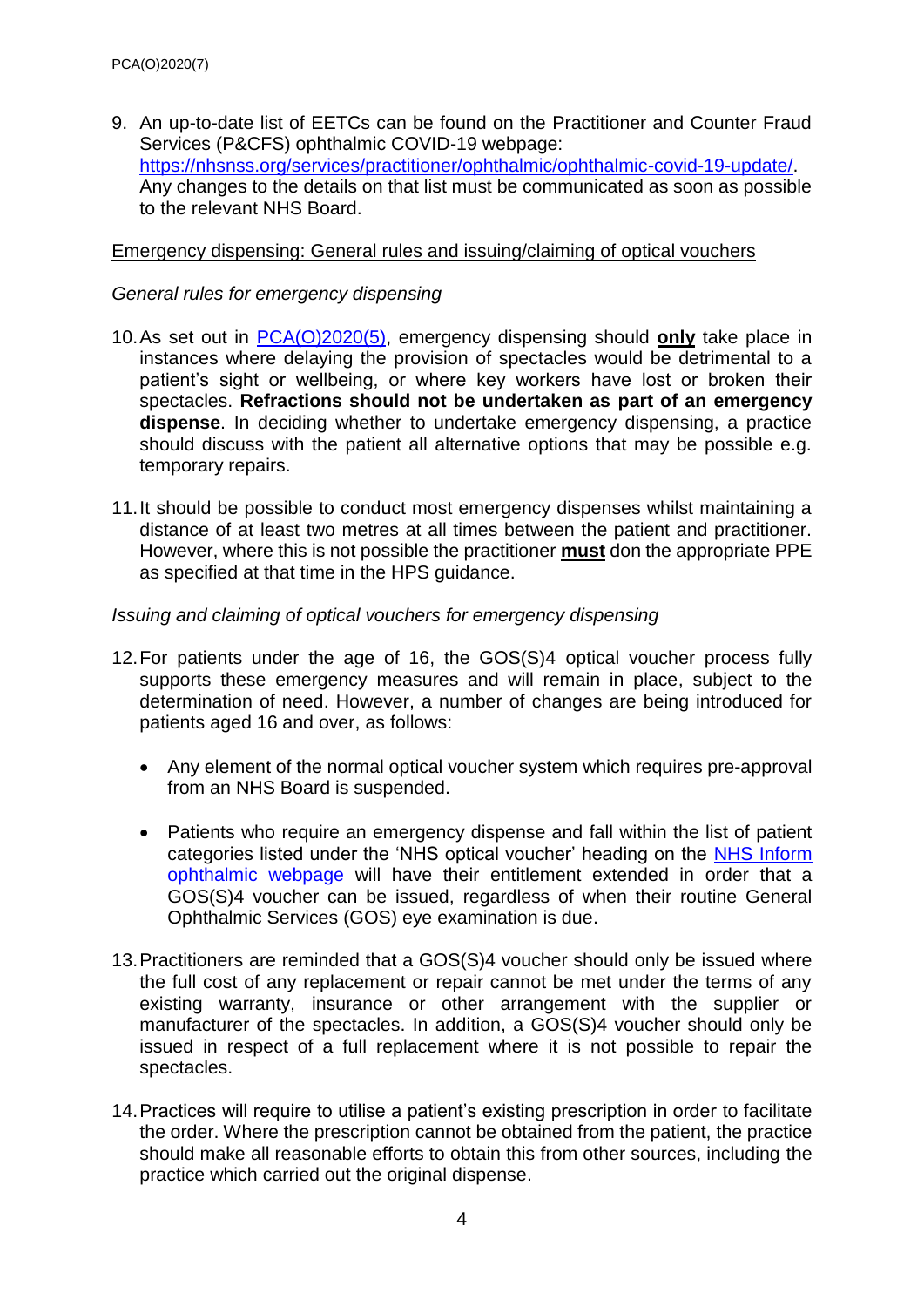15.In order to submit GOS(S)4 claims for emergency dispensing services for patients aged 16 and over, the following must be entered when processing the claim via eOphthalmic: 'Has universal credit' under the 'Voucher Entitlement' drop-down list; '0019' in the 'Reason Code' field; "Covid" in the "Reason" field (see the example screenshot below from the GOS(S)4 web form).

| <b>Patient's Declaration</b>         |                                            |                       |                                                                            |
|--------------------------------------|--------------------------------------------|-----------------------|----------------------------------------------------------------------------|
| <b>Voucher Entitlement</b>           |                                            |                       |                                                                            |
| Has universal credit                 |                                            |                       | ۰                                                                          |
|                                      | Person who gets benefits (if not Patient): |                       |                                                                            |
| <b>DoB</b>                           | Forename                                   |                       | Surname                                                                    |
|                                      | ₩                                          |                       |                                                                            |
|                                      |                                            | Number on current HC2 | Number on current HC3                                                      |
|                                      |                                            |                       |                                                                            |
|                                      |                                            |                       | Amount of HC3                                                              |
|                                      |                                            | Evidence Not Shown    |                                                                            |
| Signed?<br>O Yes No                  |                                            |                       | Date Signed                                                                |
| Signed By ⊙ Patient ⊙ Guardian/Carer |                                            |                       | 27/04/2020                                                                 |
| glasses/contact lenses               |                                            |                       | V If over 16, explain how illness or disability resulted in loss/damage of |
| Reason Code:                         | 0019                                       |                       | Date Signed: 27/04/2020                                                    |
| Reason:                              | Covid                                      |                       | 98                                                                         |

- 16.This is a temporary arrangement to ensure that emergency dispense optical voucher claims for adults can be submitted and processed efficiently during the COVID-19 pandemic. Practitioners will be advised when this is revoked and normal claiming processes for GOS(S)3 and GOS(S)4 optical vouchers are reinstated.
- 17.Any GOS(S)3 and GOS(S)4 claims submitted by eOphthalmic on or after 23 March 2020 will be offset against the practice's monthly average payment.

#### Submission of payment claims via the eOphthalmic system

- 18.Where it is safe to visit the practice to undertake administrative activities, the following payment claims should still continue to be submitted via eOphthalmic, and should not be unnecessarily delayed:
	- GOS(S)1 claims for eye examinations carried out before 23 March 2020 (the date on which routine eye care services were suspended);
	- GOS(S)3 claims where the date of order of the optical appliance is before 23 March 2020;
	- GOS(S)4 claims where the date of repair or replacement of the optical appliance is before 23 March 2020.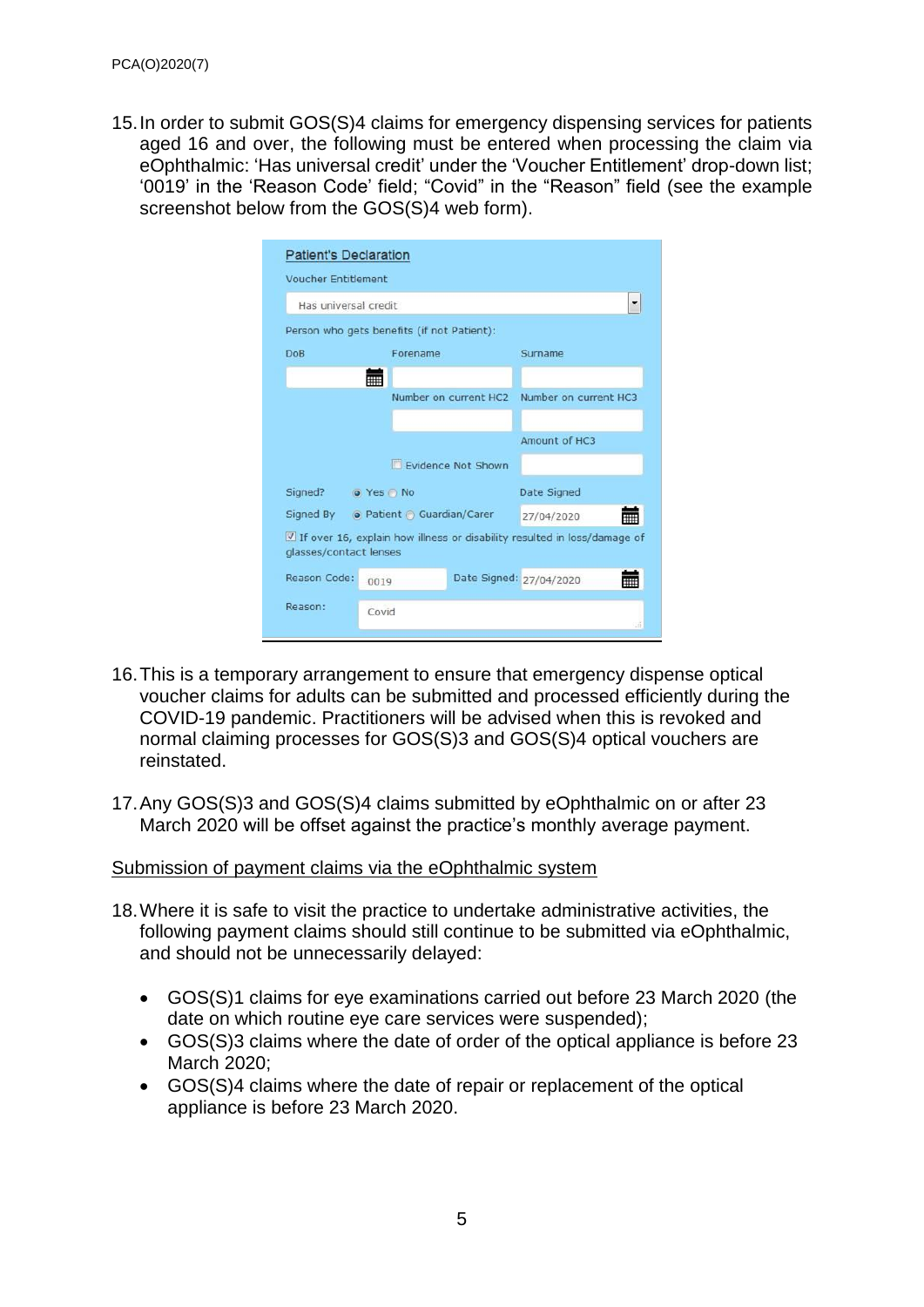- 19.Practices are reminded that the rules regarding patient signature have been relaxed at this time, which should assist with the submission of the GOS(S)3 and GOS(S)4 claims detailed above. Further information on this can be found in [PCA\(O\)2020\(4\).](http://www.sehd.scot.nhs.uk/pca/PCA2020(O)04.pdf)
- 20.Payment claims for emergency or essential telephone consultations carried out on or after 23 March 2020 should be submitted via eOphthalmic using supplementary eye examination reason codes 2.8 or 4.8, in accordance with [PCA\(O\)2020\(4\)](http://www.sehd.scot.nhs.uk/pca/PCA2020(O)04.pdf) and [PCA\(O\)2020\(5\).](http://www.sehd.scot.nhs.uk/pca/PCA2020(O)05.pdf)
- 21.Payment claims for emergency dispensing carried out on or after 23 March 2020 should be submitted via eOphthalmic, and only in accordance with the conditions set out in paragraphs 10 to 17.
- 22.Remuneration for practices involved in the provision of EETC services are subject to separate arrangements, and the practices to whom this applies will receive direct communication from their NHS Board setting out the position within their area. EETC practices are requested to familiarise themselves with these arrangements, and should **only** make claims via eOphthalmic where they are clear that it is appropriate to do so.

Conditions for continued eligibility to receive financial support from the Scottish **Government** 

- 23[.PCA\(O\)2020\(4\)](http://www.sehd.scot.nhs.uk/pca/PCA2020(O)04.pdf) set out a package of specific financial support measures for community optometry practices that the Scottish Government introduced to preserve the integrity of NHS community eye care services during the current COVID-19 pandemic.
- 24.In order to continue to be eligible to receive either part of the financial support (monthly payments equating to the practice's average monthly item of service income across the 2019/20 financial year, and additional payments for provision of emergency and essential eye care), practices must meet **all** of the following conditions:
	- Condition 1: There must be no amendments to the information held in association with the practice on the relevant NHS Board's Ophthalmic List during the financial support period - except where this applies to:
		- o the practice's operating hours or contact details;
		- o the practice ceasing to trade;
		- o the withdrawal of a Part 1 contractor from an Ophthalmic List who is providing GOS at the practice's address, which has been agreed by the relevant NHS Board in accordance with regulation 10(1)(b) of the National Health Service (General Ophthalmic Services) (Scotland) Regulations 2006 ("GOS Regulations"), as amended;
		- o a Part 1 contractor indicating that they intend to provide GOS from the practice's address.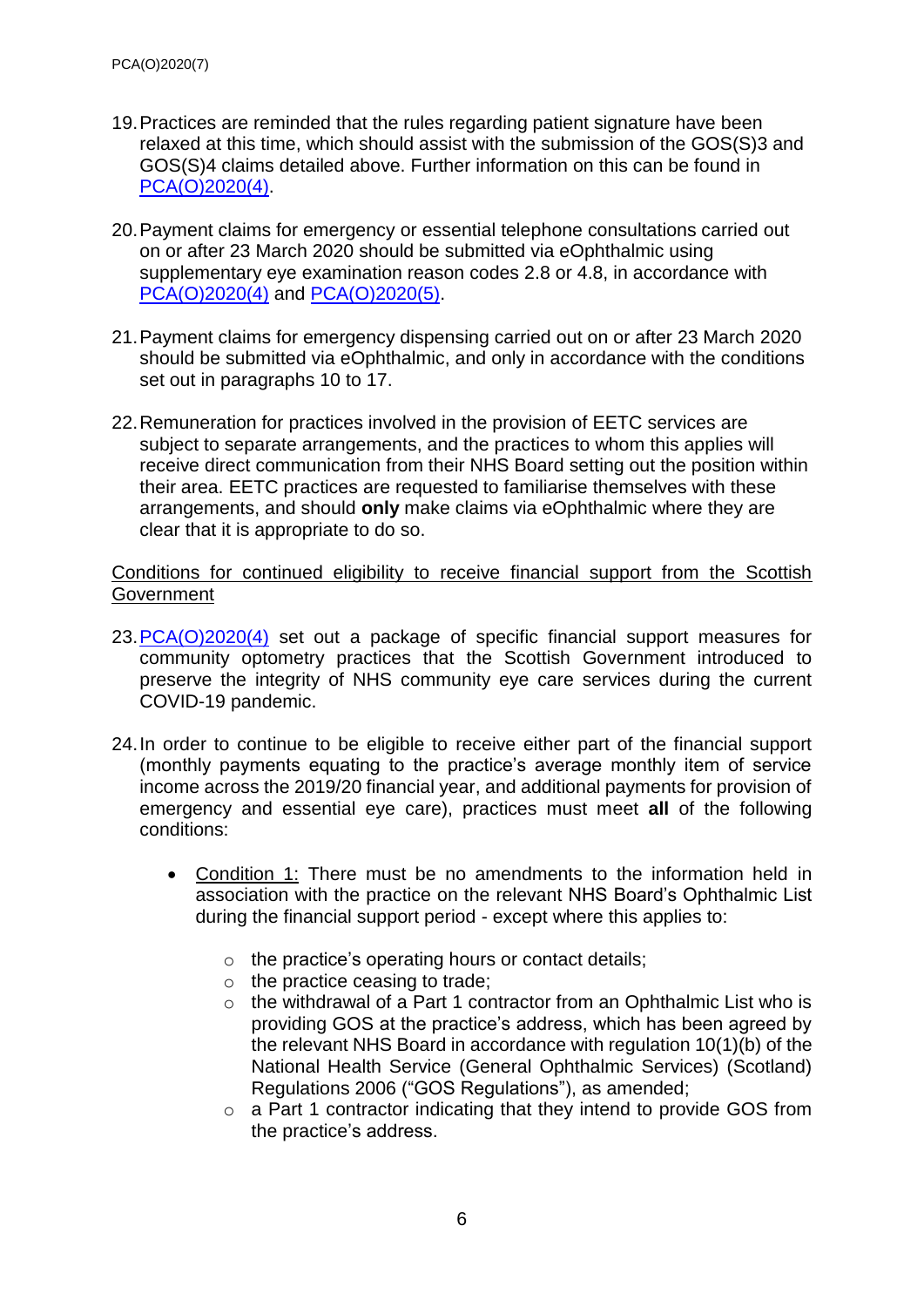Part 2 optometrists and ophthalmic medical practitioners (OMP) are not associated with practices on an Ophthalmic List, and therefore fall outwith the scope of Condition 1.

To help assist with monitoring of this condition:

(a) NHS Boards are reminded of the importance of keeping their Ophthalmic Lists up-to-date;

(b) optometrists and OMPs are reminded that, if any details held about them on an NHS Board's Ophthalmic List have changed, under regulation 7(2)(a) of the GOS Regulations they are required to notify the relevant Board about the details of the change within seven days of that change occurring. This includes the details of any practice(s) the address(es) of which the optometrist/OMP has indicated is where they provide GOS as a Part 1 contractor.

- Condition 2: Where a practice has closed temporarily (i.e. it is not providing a telephone triage or consultation service), it must have the following arrangements in place to notify patients of that fact and to provide clear signposting to another local practice where possible which is providing a remote telephone triage and consultation service:
	- o a message on the practice's telephone answering service;
	- o (where applicable) a prominent message on the practice's website.
- Condition 3: Where a practice has closed or changed their operating hours for the foreseeable future as a result of the COVID-19 pandemic, the contractor must notify the relevant NHS Board of that fact, and of the date the change took effect. Practice closures which occur during the COVID-19 pandemic will be classed as temporary and the contractor shall not be removed from the Board's Ophthalmic List, unless otherwise advised. Contact details for each Board can be accessed via the P&CFS website: [https://nhsnss.org/services/practitioner/ophthalmic/claiming-and](https://nhsnss.org/services/practitioner/ophthalmic/claiming-and-regulations/)[regulations/.](https://nhsnss.org/services/practitioner/ophthalmic/claiming-and-regulations/)
- Condition 4: In line with [national guidelines](https://www.gov.scot/coronavirus-covid-19/) during the current COVID-19 'lockdown', until further notice a practice which is not an EETC must not undertake face-to-face consultations with patients beyond that required for emergency dispensing, even if the practice has appropriate PPE.

### 25.**A practice which fails to meet all of the above conditions is liable to have future financial support payments suspended by the relevant NHS Board.**

### Continuing to protect community eye care infrastructure and workforce

26.The Scottish Government recognises that this continues to be a particularly unsettling time for all community eye care service providers and staff. Community optometry practices and staff are key to the delivery of eye care in Scotland and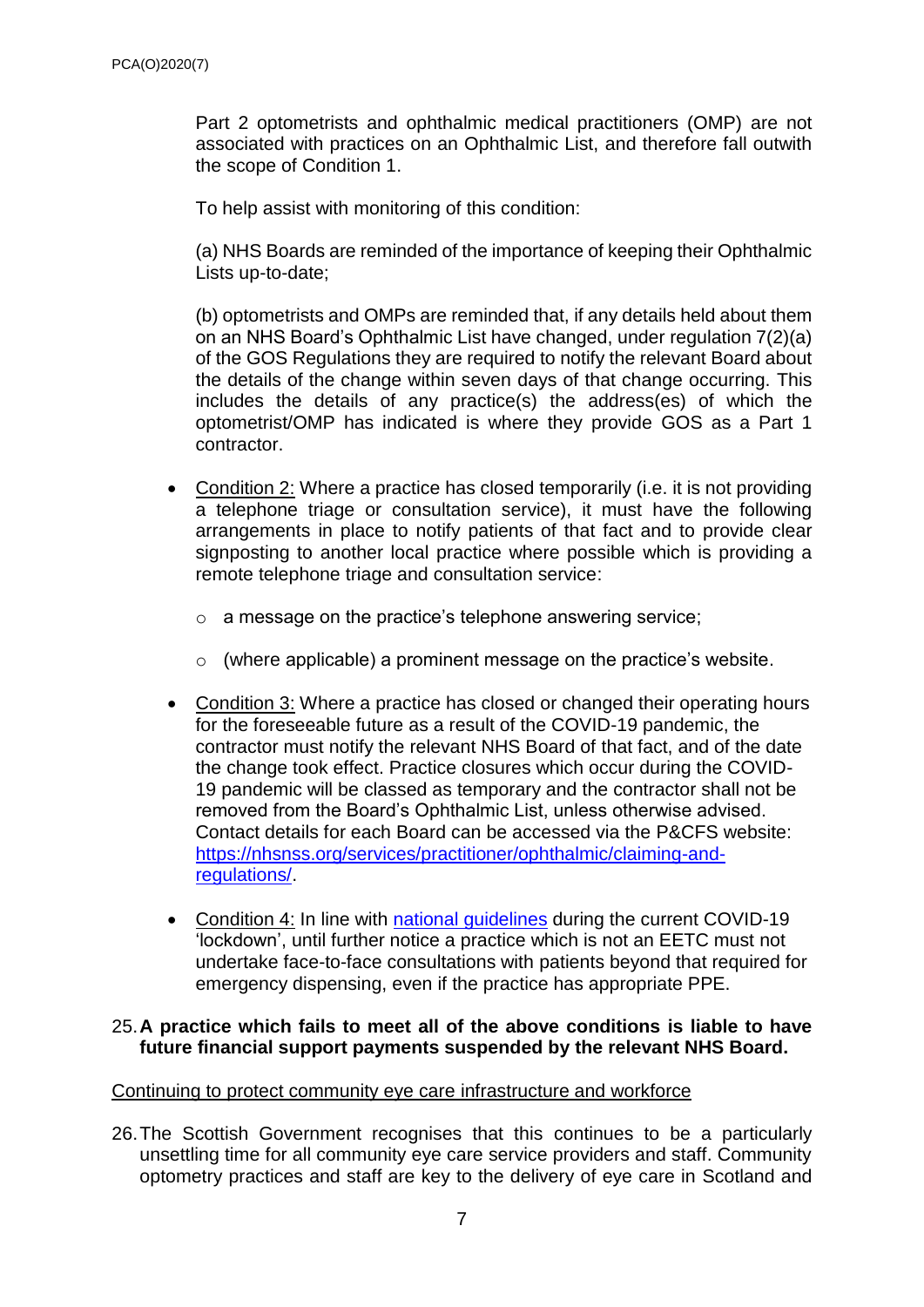our reform agenda in the longer term. It is imperative therefore that, as far as possible, the current infrastructure and workforce are protected during the COVID-19 pandemic, and the ongoing financial support measures are a key enabler of this. The Scottish Government and Optometry Scotland will therefore continue to work together to ascertain ways in which these outcomes can best be achieved in a phased, safe and sustainable manner.

Responsibility to provide accurate email addresses and the regular checking of inboxes for information issued by Health Boards

27.Practitioners and bodies corporate have a responsibility to ensure that they are in a position to receive up-to-date information pertinent to GOS. Any changes to the email address held by the Board for them should be notified no later than seven days of the change taking place. Practitioners and bodies corporate are also reminded of the importance of regularly checking inboxes (and, in particular, an NHS Mail account where this has been provided) for information issued to them by NHS Boards, including circulars such as this one.

# Eligibility of some furloughed optometrists to provide services within an EETC

28. An optometrist furloughed by their employer for the purposes of the Coronavirus [Job Retention Scheme](https://www.gov.uk/guidance/claim-for-wage-costs-through-the-coronavirus-job-retention-scheme) can provide emergency eye care within an EETC, where they have been employed by the relevant NHS Board to provide that service. Furloughed staff cannot generate any additional income for their normal employer via an EETC.

# Indemnity cover for optometrists working in EETCs

29.The Cabinet Secretary for Health and Sport wrote to NHS Boards on 7 April 2020 directing that indemnity cover under each Board's membership of the Clinical Negligence and Other Risk Indemnity Scheme (CNORIS) must extend to optometrists in Scotland engaged by a Health Board to work in an EETC. This will not apply where indemnity arrangements are already in place for the optometrist to be indemnified, i.e. where the optometrist is covered under their employer's indemnity and the EETC is owned by the employer or the optometrist is a locum and is covered under their personal indemnity.

# COVID-19 testing for key workers

30.PCA(O)2020(6) confirmed that all community optometrists in Scotland are category 2 key workers, and all other practice staff are category 3 key workers. Key workers who are self-isolating (unable to leave home) can now apply to be tested for COVID-19 (along with their household) either at [https://self-referral.test](https://self-referral.test-for-coronavirus.service.gov.uk/)[for-coronavirus.service.gov.uk/](https://self-referral.test-for-coronavirus.service.gov.uk/) or via local arrangements.

# Medical examination reports for renewal of bus or lorry driver licences

31.The UK Government announced on 17 April 2020 that temporary provisions have been introduced for medical examination reports for renewal of a Group 2 (bus or lorry) licence: [https://www.gov.uk/guidance/dvla-coronavirus-covid-19-update.](https://www.gov.uk/guidance/dvla-coronavirus-covid-19-update)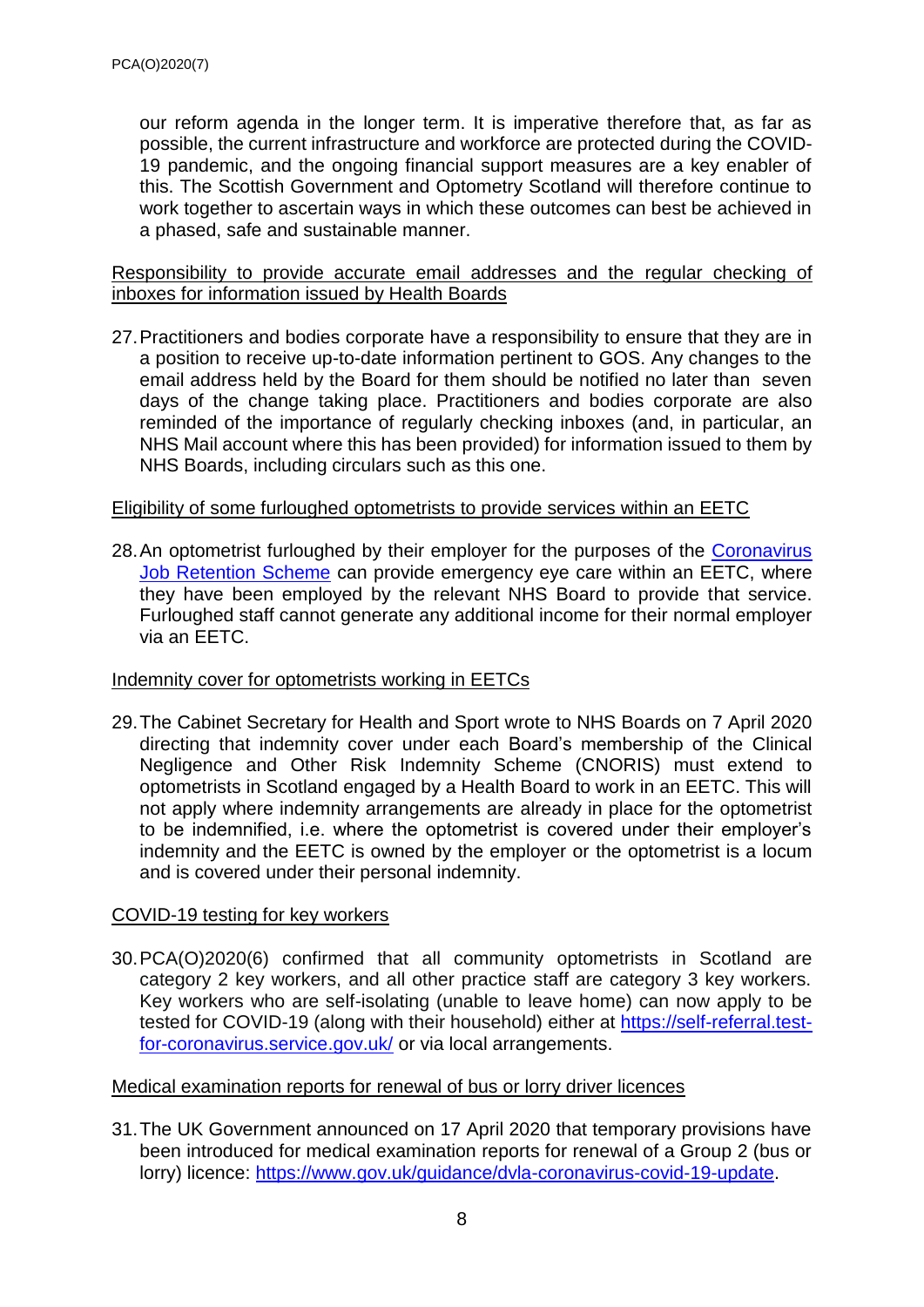- 32.Bus and lorry drivers aged 45 and over will not need a D4 medical examination (including a vision assessment) in order to renew their driving licence. These changes are temporary and will only apply where the driver does not have any existing notifiable health conditions, and their licence has not expired before 1 January 2020.
- 33.The licence will only be valid for one year instead of five years and the driver will need to submit a completed D4 form when the licence is due for renewal in 12 months. Drivers with health issues will still need to declare these, and those with health issues that prevent them from driving safely will not have their licence renewed.

## Emergency Care Summary (ECS) system access for optometrists providing emergency eye care

- 34.Following agreement from the Scottish General Practitioners Committee (SGPC) of the British Medical Association, the Scottish Government wrote to territorial NHS Boards on 10 April 2020 permitting all optometrists providing emergency care as part of a Board's COVID-19 response (whether in an EETC or remotely via telephone) to be given access to the ECS system. This will provide these optometrists with important additional information to manage patients safely. Further information on the provision of user accounts will be provided to optometrists by their NHS Board.
- 35.The ECS system extracts the following data from GP electronic patient records and holds it in a central database from where it can be accessed by specific staff groups at Health Boards:

*Demographic Information:*

- Patient first name
- Patient family name
- CHI number
- Date of birth
- Telephone number
- Address
- Opt out status
- GP practice the patient is registered with

#### *Clinical Information:*

- Allergies
- Adverse reactions
- Active acute medications (in the last 30 days)
- Active repeat medications (in the last year)
- 36.With the SGPC's agreement, the Scottish Government also plans to eventually facilitate access to the ECS system for all optometrists in Scotland. Ministerial Directions regulating this access are being prepared and will be issued in due course.